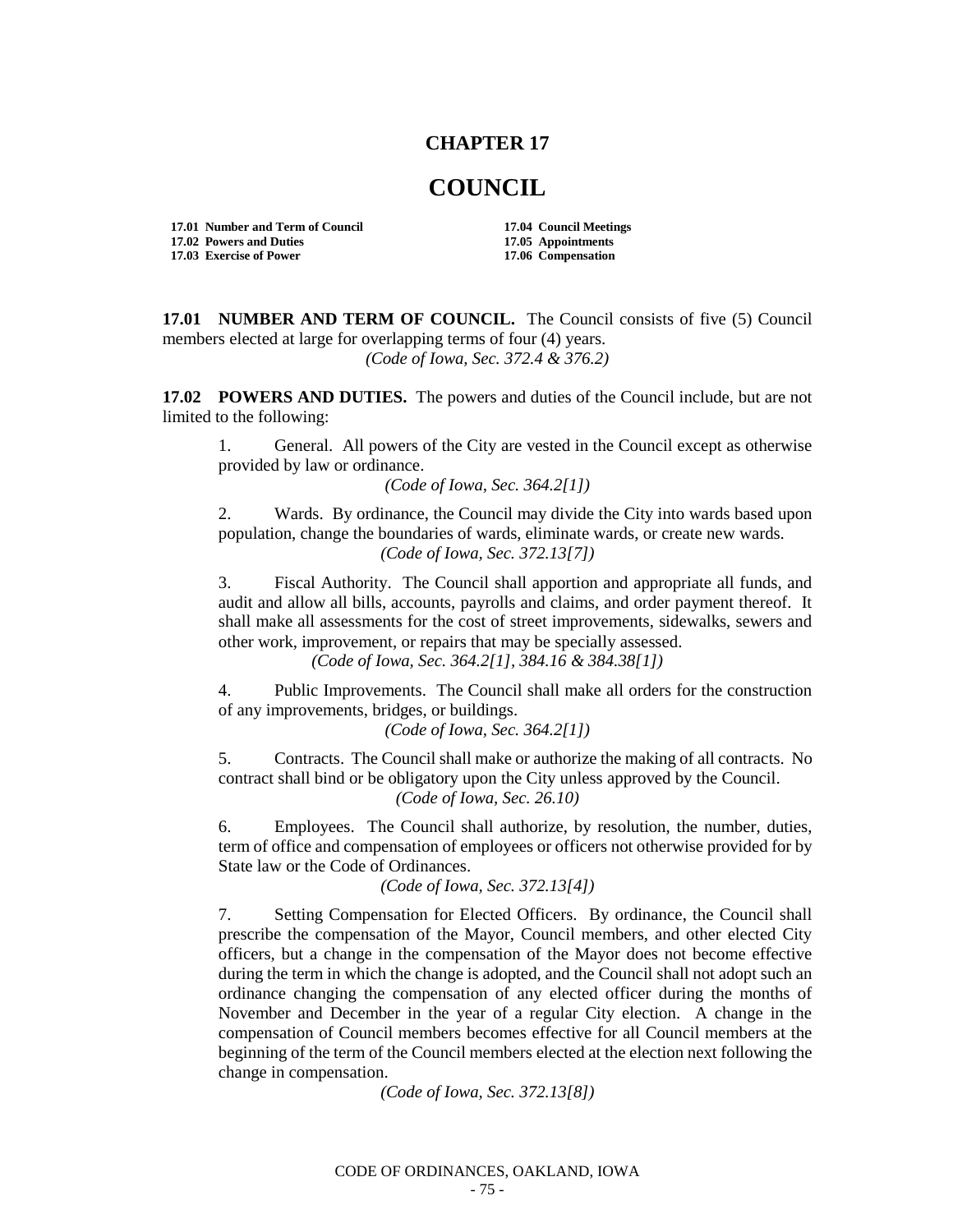**17.03 EXERCISE OF POWER.** The Council shall exercise a power only by the passage of a motion, a resolution, an amendment, or an ordinance in the following manner:

## *(Code of Iowa, Sec. 364.3[1])*

1. Action by Council. Passage of an ordinance, amendment, or resolution requires a majority vote of all of the members of the Council. Passage of a motion requires a majority vote of a quorum of the Council. A resolution must be passed to spend public funds in excess of one hundred thousand dollars (\$100,000.00) on a public improvement project, or to accept public improvements and facilities upon their completion. Each Council member's vote on a measure must be recorded. A measure that fails to receive sufficient votes for passage shall be considered defeated.

## *(Code of Iowa, Sec. 380.4)*

2. Overriding Mayor's Veto. Within thirty (30) days after the Mayor's veto, the Council may pass the measure again by a vote of not less than two-thirds of all of the members of the Council.

*(Code of Iowa, Sec. 380.6[2])*

3. Measures Become Effective. Measures passed by the Council become effective in one of the following ways:

A. An ordinance or amendment signed by the Mayor becomes effective when the ordinance or a summary of the ordinance is published, unless a subsequent effective date is provided within the ordinance or amendment. *(Code of Iowa, Sec. 380.6[1a])*

B. A resolution signed by the Mayor becomes effective immediately upon signing.

```
(Code of Iowa, Sec. 380.6[1b])
```
C. A motion becomes effective immediately upon passage of the motion by the Council.

```
(Code of Iowa, Sec. 380.6[1c])
```
D. If the Mayor vetoes an ordinance, amendment or resolution and the Council repasses the measure after the Mayor's veto, a resolution becomes effective immediately upon repassage, and an ordinance or amendment becomes a law when the ordinance or a summary of the ordinance is published, unless a subsequent effective date is provided within the ordinance or amendment.

```
(Code of Iowa, Sec. 380.6[2])
```
E. If the Mayor takes no action on an ordinance, amendment or resolution, a resolution becomes effective fourteen (14) days after the date of passage, and an ordinance or amendment becomes law when the ordinance or a summary of the ordinance is published, but not sooner than 14 days after the date of passage, unless a subsequent effective date is provided within the ordinance or amendment.

```
(Code of Iowa, Sec. 380.6[3])
```
"All of the members of the Council" refers to all of the seats of the Council including a vacant seat and a seat where the member is absent, but does not include a seat where the Council member declines to vote by reason of a conflict of interest.

*(Code of Iowa, Sec. 380.1[a])*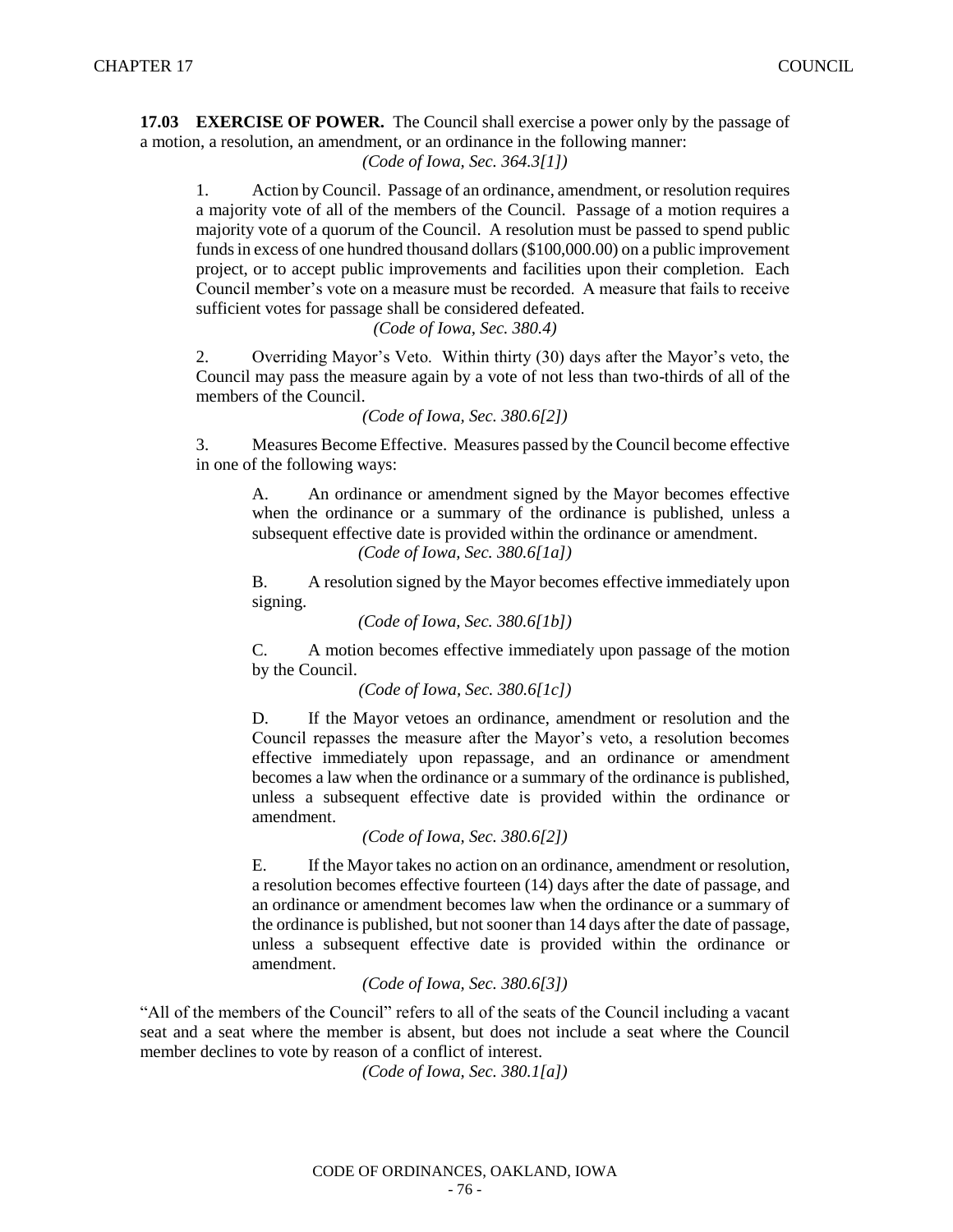**17.04 COUNCIL MEETINGS.** Procedures for giving notice of meetings of the Council and other provisions regarding the conduct of Council meetings are contained in Section 5.06 of this Code of Ordinances. Additional particulars relating to Council meetings are the following:

1. Regular Meetings. The time and place of the regular meetings of the Council shall be fixed by resolution of the Council.

2. Special Meetings. Special meetings shall be held upon call of the Mayor or upon the request of a majority of the members of the Council.

*(Code of Iowa, Sec. 372.13[5])*

3. Quorum. A majority of all Council members is a quorum. *(Code of Iowa, Sec. 372.13[1])*

4. Rules of Procedure. The Council shall determine its own rules and maintain records of its proceedings.

*(Code of Iowa, Sec. 372.13[5])*

5. Compelling Attendance. Any three (3) members of the Council can compel the attendance of the absent members at any regular, adjourned or duly called meeting, by serving a written notice upon the absent members to attend at once.

**17.05 APPOINTMENTS.** The Council shall appoint the following officials and prescribe their powers, duties, compensation and term of office:

- 1. City Clerk
- 2. City Attorney
- 3. Planning and Zoning Commission
- 4. Zoning Board of Adjustment
- 5. Flood Plain Administrator
- 6. Park and Recreation Board
- 7. Building Inspector

**17.06 COMPENSATION.** The salary of each Council member is thirty-five dollars (\$35.00) for each meeting of the Council attended.

*(Code of Iowa, Sec. 372.13[8])*